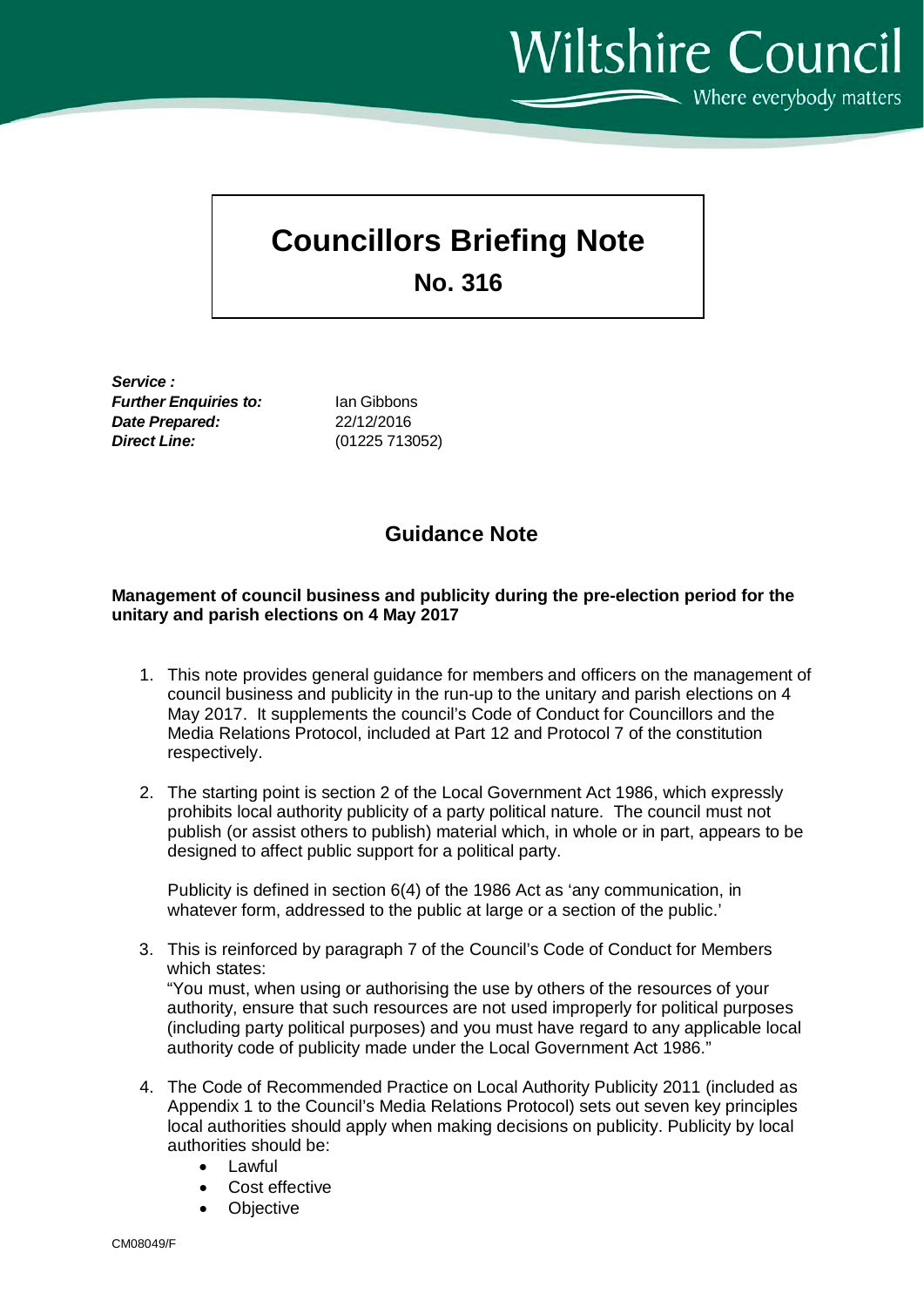- Even-handed
- Appropriate
- Consistent with the council's equality and diversity responsibilities
- Issued with care during periods of heightened sensitivity
- 5. Paragraphs 33 35 of the 2011 code state:

33. Local authorities should pay particular regard to the legislation governing publicity during the period of heightened sensitivity before elections ..... It may be necessary to suspend the hosting of material produced by third parties, or to close public forums during this period to avoid breaching any legal restrictions.

34. During the period between the notice of an election and the election itself, local authorities should not publish any publicity on controversial issues or report views or proposals in such a way that identifies them with any individual members or groups of members. Publicity relating to individuals involved directly in the election should not be published by local authorities during this period unless expressly authorised by or under statute. It is permissible for local authorities to publish factual information which identifies the names, wards and parties of candidates at elections.

35. In general local authorities should not issue any publicity which seeks to influence voters …..

6. The council's approach is consistent with this guidance, and particular care will be taken during the period of heightened sensitivity leading up to the unitary and parish elections on 4 May 2017.

#### 7. **For these purposes the pre-election period (informally known as 'purdah') will run from 15 March 2017 through to the elections on 4 May 2017.**

- 8. Generally, with regard to decision making within the council the position remains that it is 'business as usual' unless there are very good reasons why this should not be the case. In most cases the pre-election period will have no impact on normal council business, including the determination of planning applications. Proposals or issues which may be controversial and likely to arise during the critical period should be identified and a common sense view taken in each case as to how the matter is to be handled. In cases where time is not critical it may be sensible to defer the matter until after the election. In other cases this will not be possible because of statutory, contractual or other constraints.
- 9. Councillors may also wish to note that the display of election campaign material on council land and property, including highway land, is not permitted and action will be taken to remove any offending material.
- 10. Further information and guidance on this subject is contained in the Local Government Association's publication 'Purdah - a short guide to publicity during the pre-election and pre-referendum period - April 2016' which may be found at: [http://www.local.gov.uk/documents/10180/6869714/L15-](http://www.local.gov.uk/documents/10180/6869714/L15-91+Unpacking+Purdah_04.pdf/c80978b9-dc0b-4eee-9f81-49bd47afeb2d) [91+Unpacking+Purdah\\_04.pdf/c80978b9-dc0b-4eee-9f81-49bd47afeb2d](http://www.local.gov.uk/documents/10180/6869714/L15-91+Unpacking+Purdah_04.pdf/c80978b9-dc0b-4eee-9f81-49bd47afeb2d)
- 11. Further advice may be obtained from:

**Ian Gibbons, Associate Director, Legal and Governance / Monitoring Officer**  (01225 713052 or e-mail [ian.gibbons@wiltshire.gov.uk\)](mailto:ian.gibbons@wiltshire.gov.uk)